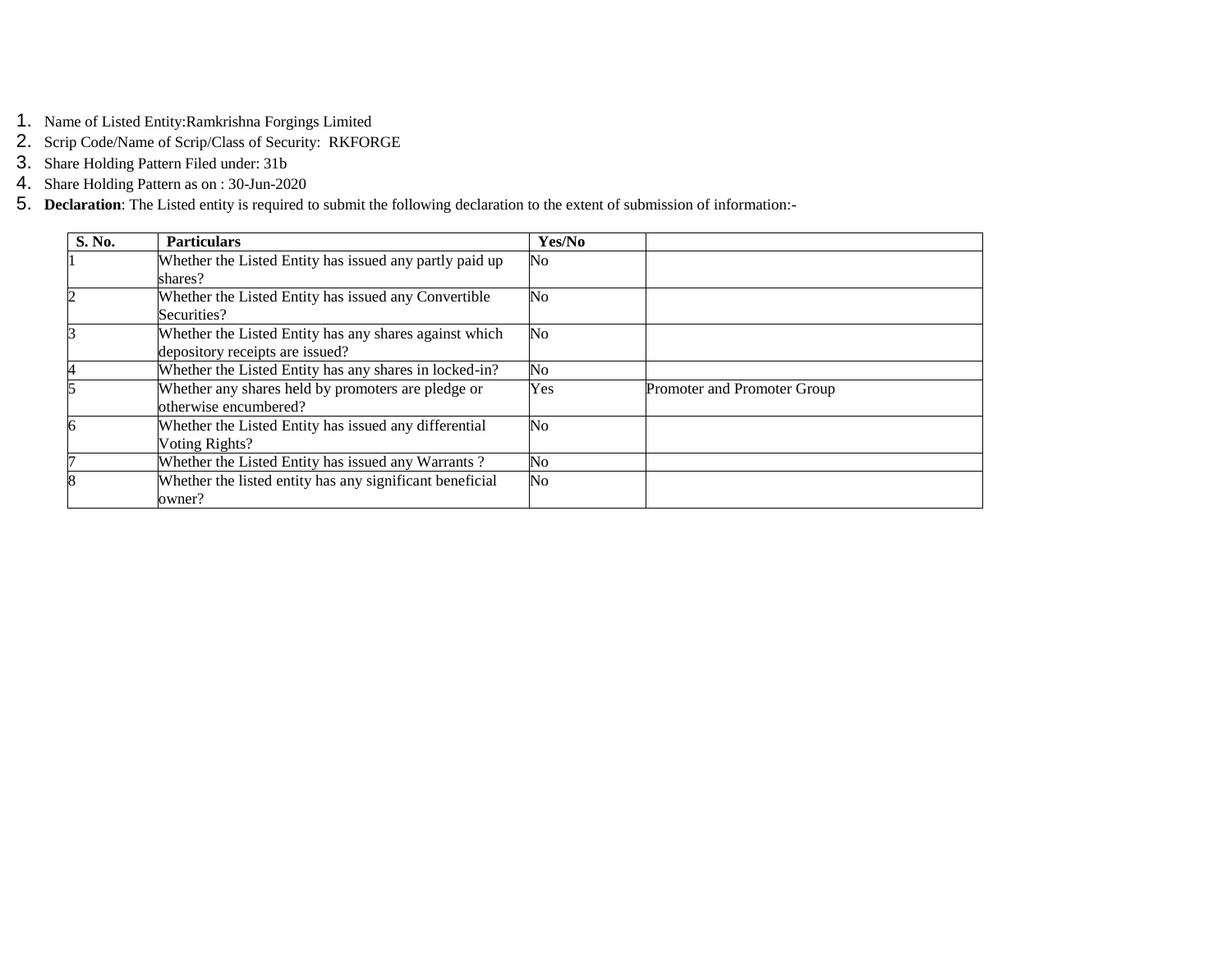## Table I - Summary Statement holding of specified securities

| <b>Categ</b><br>$\boldsymbol{\theta}$<br>$\overset{ry}{(l)}$ | <b>Category</b><br>sharehold<br>$\frac{er}{dI}$ | Nos.<br>of<br>share<br>(III) | No. of<br>fully<br><i>paid up</i><br><i>shares</i><br>held<br>(IV) | No.<br>of<br>Partly<br>equity<br><b>shares</b><br>held<br>(V) | No. of<br>shares<br>underlvi<br><i>Depositor</i><br><b>Receipts</b><br>(VI) | <b>Total</b><br>nos.<br>shares<br>held<br>$(VII) =$<br>$\overline{(IV)+(V)}$<br>(VI) | <b>Sharehol</b><br>ding as a<br>% of total<br>(calculatéd<br>$\frac{per}{1957}$<br>(VIIÍ) |                                       | <b>Number of Voting<br/>Rights held in each<br/>class of securities</b> | $\left(IX\right)$    |                                                                                 | No. of<br>Shares<br>Underlyi<br><b>Outstandin</b><br>convertible<br>securities<br><i>(including)</i> | <b>Shareholding</b><br>$\frac{1}{4}$ , as a %<br>of convertible<br>securities (as<br><i>percentage of</i><br>diluted share | of<br>Locked              | <b>Number</b><br>(XII)                                             |                           | <b>Number</b><br>of<br>Shares<br><i>otherwise</i><br>encumbere<br>(XIII) | <b>Number</b><br>of equity<br>shares<br>$\overline{\mathbf{in}}$<br>demateriali<br>ed form |
|--------------------------------------------------------------|-------------------------------------------------|------------------------------|--------------------------------------------------------------------|---------------------------------------------------------------|-----------------------------------------------------------------------------|--------------------------------------------------------------------------------------|-------------------------------------------------------------------------------------------|---------------------------------------|-------------------------------------------------------------------------|----------------------|---------------------------------------------------------------------------------|------------------------------------------------------------------------------------------------------|----------------------------------------------------------------------------------------------------------------------------|---------------------------|--------------------------------------------------------------------|---------------------------|--------------------------------------------------------------------------|--------------------------------------------------------------------------------------------|
|                                                              |                                                 |                              |                                                                    |                                                               |                                                                             |                                                                                      | As a %<br>$\overrightarrow{A+B+C}$                                                        | Cla<br>S S<br>eg:<br>$\boldsymbol{X}$ | $\frac{N_o \text{ of}}{V \text{oting}}$<br>Cla<br>S S<br>eg:<br>y       | T <sub>o</sub><br>al | Tot<br>al<br>$\frac{as}{\%}$ of<br>$(A^{\prime})^2$<br>$B+$<br>$\overline{C}$ ) | Warrants)<br>(X)                                                                                     | capital)<br>$\frac{(XI) =}{\overbrace{AS} \overbrace{a} \overbrace{b} \overbrace{of}}$<br>$(A+B+C2)$                       | N<br>0.<br>$\overline{a}$ | As a<br>%<br>$\it of$<br>tota<br>Sh<br>ar<br>es<br>hel<br>d<br>(b) | N<br>0.<br>$\overline{a}$ | Asa<br>$%$ of<br>total<br><b>Shar</b><br>e <sub>s</sub><br>held<br>(b)   | (XIV)                                                                                      |
| A                                                            | Promoter &<br>Promoter<br>Group                 | 8                            | 14665794                                                           |                                                               |                                                                             | 14665794                                                                             | 45.48                                                                                     | 146650<br>794                         |                                                                         | 5794                 | 146645.48                                                                       |                                                                                                      | 45.48                                                                                                                      |                           | n                                                                  | 200                       | 3937 26.85                                                               | 14665794                                                                                   |
| $\mathbf{B}$                                                 | Public                                          | 10550                        | 17437880                                                           |                                                               |                                                                             | 17437880                                                                             | 54.07                                                                                     | 174370<br>880                         |                                                                         | 7880                 | 1743 54.07                                                                      |                                                                                                      | 54.07                                                                                                                      |                           | O                                                                  |                           |                                                                          | 17437847                                                                                   |
| $\overline{\rm c}$                                           | Non Promoter-<br>Non Public                     |                              | 146414                                                             |                                                               |                                                                             | 146414                                                                               |                                                                                           | 146410                                |                                                                         | 14                   | 1464 0.45                                                                       |                                                                                                      |                                                                                                                            |                           | n                                                                  |                           |                                                                          | 146414                                                                                     |
| C <sub>1</sub>                                               | <b>Shares</b><br>underlying<br><b>DRs</b>       |                              |                                                                    |                                                               |                                                                             |                                                                                      |                                                                                           |                                       |                                                                         |                      |                                                                                 |                                                                                                      |                                                                                                                            |                           |                                                                    |                           |                                                                          |                                                                                            |
| C <sub>2</sub>                                               | Shares held by<br>Employee<br>Trusts            |                              | 146414                                                             |                                                               |                                                                             | 146414                                                                               | 0.45                                                                                      | 146410                                |                                                                         | 14                   | 1464 0.45                                                                       |                                                                                                      | 0.45                                                                                                                       |                           |                                                                    |                           |                                                                          | 146414                                                                                     |
|                                                              | Total                                           | 10559                        | 32250088                                                           |                                                               |                                                                             | 32250088                                                                             | 100                                                                                       | 322500<br>088                         |                                                                         | 0088                 | 3225 100                                                                        |                                                                                                      | 100                                                                                                                        |                           |                                                                    | 200                       | 3937 12.21                                                               | 32250055                                                                                   |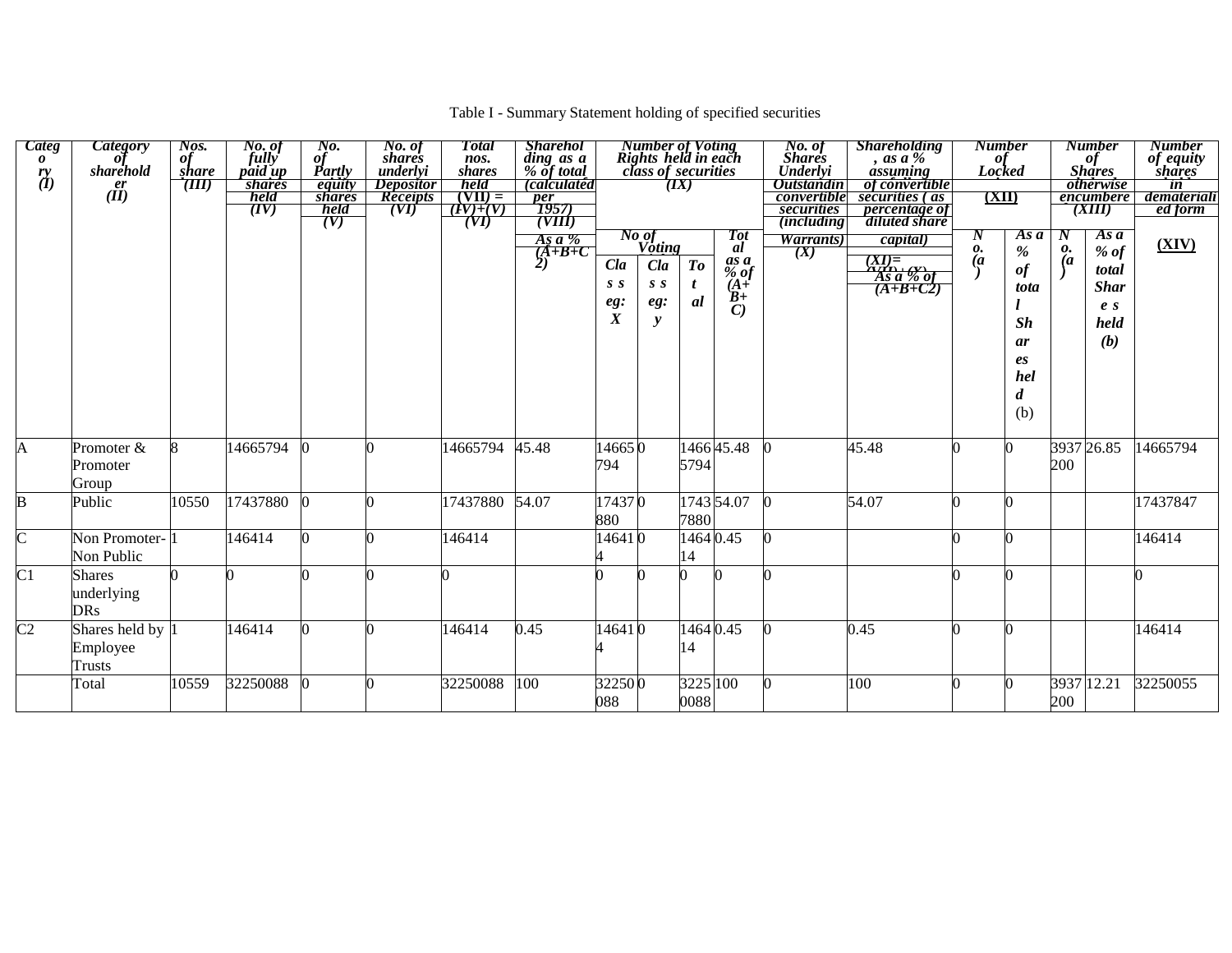|  |  | Table II - Statement showing shareholding pattern of the Promoter and Promoter Group |
|--|--|--------------------------------------------------------------------------------------|
|  |  |                                                                                      |

|    | Category &             | <b>PAN</b>           | No. of         | No. of                                                                      | Partly                  | Nos. of                       | <b>Total</b>              | <b>Sharehol</b> Number of Voting Rights |                  |                     |                |                          | No. of                                | <b>Shareholdi</b>                              |                |                 |                  | <b>Number of</b> Number of            | Number of                      |
|----|------------------------|----------------------|----------------|-----------------------------------------------------------------------------|-------------------------|-------------------------------|---------------------------|-----------------------------------------|------------------|---------------------|----------------|--------------------------|---------------------------------------|------------------------------------------------|----------------|-----------------|------------------|---------------------------------------|--------------------------------|
|    | of the<br>Shareholders | $(\boldsymbol{\Pi})$ | <b>shareh</b>  | fully                                                                       | <i>paid-up</i>          | <i>shares</i>                 | $\overline{n}$ os.        | $\dim g \%$                             |                  |                     |                | each class of securities | <b>Shares</b>                         | g, as a $\%$                                   |                | Locked in       |                  | <b>Shares</b>                         | equity                         |
|    | $\mathbf{I}(I)$        |                      | older<br>(III) | paid<br>$\mu$                                                               | equity<br><i>shares</i> | underlyin<br><b>Depositor</b> | <i>shares</i><br>held     | calculate                               |                  |                     | (IX)           |                          | <b>Underlyin</b><br><b>Outstandin</b> | assuming<br>full                               |                | shares<br>(XII) |                  | <i>pledged or</i><br><i>otherwise</i> | shares held<br>$\overline{in}$ |
|    |                        |                      |                | equity                                                                      | held                    | Receipts                      | $\overline{\text{VII}}$ = |                                         |                  |                     |                |                          | convertible                           | conversion                                     |                |                 |                  | encumbere                             | demateriali                    |
|    |                        |                      |                | <i>share</i>                                                                | (V)                     | (VI)                          | $\overrightarrow{VD}$     | <u>d as per</u><br>SCRR,<br>1957        |                  |                     |                |                          | securities                            | $\overline{of}$                                |                |                 |                  | (XIII)                                | ed form                        |
|    |                        |                      |                | $\frac{\overline{s}}{\overline{s}} \frac{\overline{held}}{\overline{(IV)}}$ |                         |                               |                           |                                         |                  | <b>No of Voting</b> |                | <b>Total</b>             | <i>including</i>                      | convertible                                    | $\bm{N}$       | As a            | $\boldsymbol{N}$ | Asa                                   | $\overline{(XIV)}$             |
|    |                        |                      |                |                                                                             |                         |                               |                           | <u>As a %<br/>(A+B+C</u>                | Rights           |                     |                | $\frac{as}{\%}$ of       | <i>Warrants</i> )                     | securities (                                   | 0.             | $\%$            | 0.               | $%$ of                                |                                |
|    |                        |                      |                |                                                                             |                         |                               |                           | (TIII)                                  |                  |                     |                | Total                    | (X)                                   | as a                                           | $\overline{a}$ | $\it of$        | $\overline{a}$   | total                                 |                                |
|    |                        |                      |                |                                                                             |                         |                               |                           |                                         | <b>Clas</b>      | <b>Clas</b>         | To             | <b>Votin</b>             |                                       | <i>percentage</i><br>of diluted                |                | tota            |                  | shar                                  |                                |
|    |                        |                      |                |                                                                             |                         |                               |                           |                                         | $\overset{S}{X}$ | $\frac{s}{Y}$       | $\frac{t}{al}$ |                          |                                       | <i>share</i>                                   |                |                 |                  |                                       |                                |
|    |                        |                      |                |                                                                             |                         |                               |                           |                                         |                  |                     |                | $\frac{g}{right}$        |                                       |                                                |                |                 |                  | e <sub>s</sub>                        |                                |
|    |                        |                      |                |                                                                             |                         |                               |                           |                                         |                  |                     |                |                          |                                       |                                                |                | <b>Sha</b>      |                  | held                                  |                                |
|    |                        |                      |                |                                                                             |                         |                               |                           |                                         |                  |                     |                |                          |                                       | $\frac{capital)}{(XI) = \frac{(YII)+(X)}{00}}$ |                | $r$ es          |                  | (b)                                   |                                |
|    |                        |                      |                |                                                                             |                         |                               |                           |                                         |                  |                     |                |                          |                                       | $\overrightarrow{A+B+C2}$                      |                | hel             |                  |                                       |                                |
|    |                        |                      |                |                                                                             |                         |                               |                           |                                         |                  |                     |                |                          |                                       |                                                |                |                 |                  |                                       |                                |
|    | Indian                 |                      |                |                                                                             |                         |                               |                           |                                         |                  |                     |                |                          |                                       |                                                |                |                 |                  |                                       |                                |
| ła | Individuals/Hind       |                      |                | 1564570                                                                     |                         |                               | 1564570 4.85              |                                         | 1564570          |                     |                | 1564 4.85                |                                       | 4.85                                           |                |                 |                  |                                       | 1564570                        |
|    | u undivided            |                      |                |                                                                             |                         |                               |                           |                                         |                  |                     | 570            |                          |                                       |                                                |                |                 |                  |                                       |                                |
|    | Family                 |                      |                |                                                                             |                         |                               |                           |                                         |                  |                     |                |                          |                                       |                                                |                |                 |                  |                                       |                                |
|    | <b>NARESH</b>          | AABH <sup>1</sup>    |                | 2687500                                                                     |                         |                               | 268750                    | 0.83                                    | 2687500          |                     | 26870.83       |                          |                                       | 0.83                                           |                |                 |                  |                                       | 268750                         |
|    | <b>JALAN HUF</b>       | N4403                |                |                                                                             |                         |                               |                           |                                         |                  |                     | 50             |                          |                                       |                                                |                |                 |                  |                                       |                                |
|    |                        |                      |                |                                                                             |                         |                               |                           |                                         |                  |                     |                |                          |                                       |                                                |                |                 |                  |                                       |                                |
|    | <b>MAHABIR</b>         | AACH <sub>1</sub>    |                | 120000 0                                                                    |                         |                               | 120000                    | 0.37                                    | 1200000          |                     |                | 1200 0.37                |                                       | 0.37                                           |                | ∩               | n                | n                                     | 120000                         |
|    |                        |                      |                |                                                                             |                         |                               |                           |                                         |                  |                     |                |                          |                                       |                                                |                |                 |                  |                                       |                                |
|    | <b>PRASAD</b>          | M0965                |                |                                                                             |                         |                               |                           |                                         |                  |                     | 00             |                          |                                       |                                                |                |                 |                  |                                       |                                |
|    | <b>JALAN HUF</b>       |                      |                |                                                                             |                         |                               |                           |                                         |                  |                     |                |                          |                                       |                                                |                |                 |                  |                                       |                                |
|    | <b>MAHABIR</b>         | $ACFPJ$ <sup>1</sup> |                | 4560000                                                                     |                         |                               | 456000                    | 1.41                                    | 4560000          |                     | 4560 1.41      |                          |                                       | 1.41                                           |                |                 |                  |                                       | 456000                         |
|    | <b>PRASAD</b>          | 2428J                |                |                                                                             |                         |                               |                           |                                         |                  |                     | $00\,$         |                          |                                       |                                                |                |                 |                  |                                       |                                |
|    | <b>JALAN</b>           |                      |                |                                                                             |                         |                               |                           |                                         |                  |                     |                |                          |                                       |                                                |                |                 |                  |                                       |                                |
|    | <b>NARESH</b>          | <b>ACUPJ</b> 1       |                | 2857500                                                                     |                         |                               | 285750                    | 0.89                                    | 2857500          |                     | 28570.89       |                          |                                       | 0.89                                           |                | ∩               | O                |                                       | 285750                         |
|    | <b>JALAN</b>           | 1252F                |                |                                                                             |                         |                               |                           |                                         |                  |                     | 50             |                          |                                       |                                                |                |                 |                  |                                       |                                |
|    | <b>RASHMI</b>          | <b>ACVPJ</b> 1       |                | 4187500                                                                     |                         |                               | 418750                    | 1.3                                     | 4187500          |                     | 4187 1.3       |                          |                                       | 1.3                                            |                |                 |                  |                                       | 418750                         |
|    | <b>JALAN</b>           | 0776B                |                |                                                                             |                         |                               |                           |                                         |                  |                     | 50             |                          |                                       |                                                |                |                 |                  |                                       |                                |
|    | <b>CHAITANYA</b>       | AKDP <sup>1</sup>    |                | 15320 0                                                                     |                         |                               | 15320                     | 0.05                                    | 15320 0          |                     |                | 1532 0.05                |                                       | 0.05                                           |                |                 | O                |                                       | 15320                          |
|    | <b>JALAN</b>           | J7169C               |                |                                                                             |                         |                               |                           |                                         |                  |                     |                |                          |                                       |                                                |                |                 |                  |                                       |                                |
|    | Central                |                      |                |                                                                             |                         |                               |                           |                                         |                  |                     |                |                          |                                       |                                                |                |                 |                  |                                       | 0                              |
|    | Government/            |                      |                |                                                                             |                         |                               |                           |                                         |                  |                     |                |                          |                                       |                                                |                |                 |                  |                                       |                                |
|    | <b>State</b>           |                      |                |                                                                             |                         |                               |                           |                                         |                  |                     |                |                          |                                       |                                                |                |                 |                  |                                       |                                |
|    |                        |                      |                |                                                                             |                         |                               |                           |                                         |                  |                     |                |                          |                                       |                                                |                |                 |                  |                                       |                                |
|    | Government(s)          |                      |                |                                                                             |                         |                               |                           |                                         |                  |                     |                |                          |                                       |                                                |                |                 |                  |                                       |                                |
|    | Financial              |                      |                |                                                                             |                         |                               |                           |                                         |                  |                     | 0              |                          |                                       |                                                |                |                 | n                |                                       |                                |
|    | Institutions/          |                      |                |                                                                             |                         |                               |                           |                                         |                  |                     |                |                          |                                       |                                                |                |                 |                  |                                       |                                |
|    | <b>Banks</b>           |                      |                |                                                                             |                         |                               |                           |                                         |                  |                     |                |                          |                                       |                                                |                |                 |                  |                                       |                                |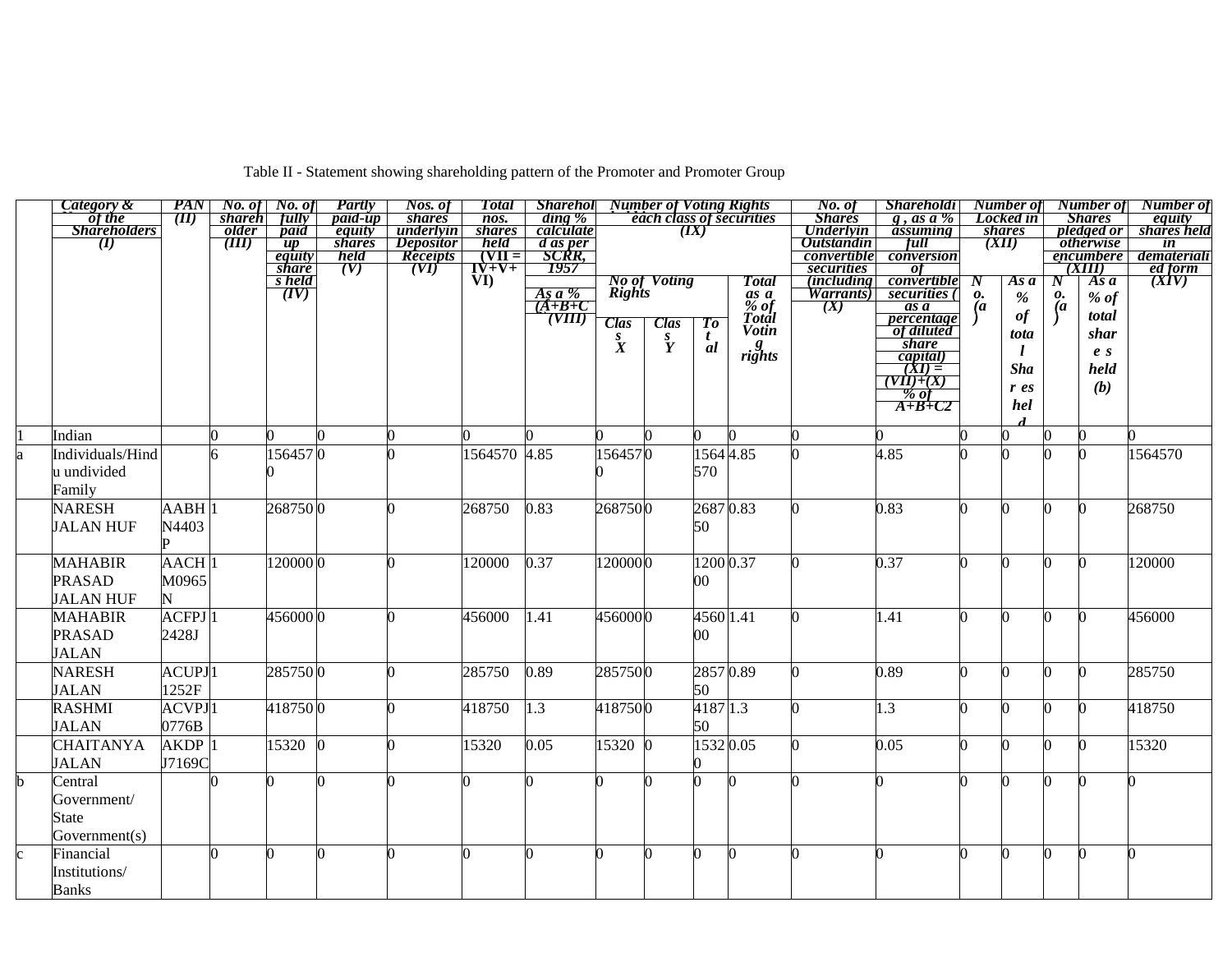|              | Any Other                 |                   | $\overline{c}$ | 1310120 | O. | 1310122440.62 | 1310120 |            | 131040.62  | 40.62 | 0        |    |     | 3937 30.05 | 13101224 |
|--------------|---------------------------|-------------------|----------------|---------|----|---------------|---------|------------|------------|-------|----------|----|-----|------------|----------|
|              | specify)                  |                   |                | 24      |    |               | 24      | 1224       |            |       |          |    | 200 |            |          |
|              | <b>Bodies</b>             |                   | $\mathcal{D}$  | 1310120 |    | 1310122440.62 | 1310120 | 1310 40.62 |            | 40.62 | 0        |    |     | 3937 52.62 | 13101224 |
|              | Corporate                 |                   |                | 24      |    |               | 24      | 1224       |            |       |          |    | 200 |            |          |
|              | <b>EASTERN</b>            | AAAC <sup>1</sup> |                | 5618500 |    | 5618500 17.42 | 5618500 | 5618 17.42 |            | 17.42 | Λ        |    |     |            | 5618500  |
|              | <b>CREDIT</b>             | E4526             |                |         |    |               |         | 500        |            |       |          |    |     |            |          |
|              | <b>CAPITAL</b>            | A                 |                |         |    |               |         |            |            |       |          |    |     |            |          |
|              | <b>PRIVATE</b>            |                   |                |         |    |               |         |            |            |       |          |    |     |            |          |
|              | <b>LIMITED</b>            |                   |                |         |    |               |         |            |            |       |          |    |     |            |          |
|              | <b>RIDDHI</b>             | AABC <sup>1</sup> |                | 7482720 |    | 7482724 23.2  | 7482720 | 7482 23.2  |            | 23.2  |          |    |     | 3937 52.62 | 7482724  |
|              | <b>PORTFOLIO</b>          | <b>B0768</b>      |                |         |    |               |         | 724        |            |       |          |    | 200 |            |          |
|              | <b>PRIVATE</b>            |                   |                |         |    |               |         |            |            |       |          |    |     |            |          |
|              | <b>LIMITED</b>            |                   |                |         |    |               |         |            |            |       |          |    |     |            |          |
|              | RAMKRISHNA AABC 0         |                   | 0              |         |    |               |         |            |            |       |          |    | 0   |            |          |
|              | RAIL &                    | C4188             |                |         |    |               |         |            |            |       |          |    |     |            |          |
|              | <b>INFRASTRUCTM</b>       |                   |                |         |    |               |         |            |            |       |          |    |     |            |          |
|              | <b>URE PRIVATE</b>        |                   |                |         |    |               |         |            |            |       |          |    |     |            |          |
|              | <b>LIMITED</b>            |                   |                |         |    |               |         |            |            |       |          |    |     |            |          |
|              | Sub-Total $(A)(1)$        |                   | 8              | 1466570 |    | 1466579445.48 | 1466570 |            | 1466 45.48 | 45.48 | 0        |    |     | 3937 26.85 | 14665794 |
|              |                           |                   |                | 94      |    |               | 94      | 5794       |            |       |          |    | 200 |            |          |
| 2            | Foreign                   |                   | O.<br>0        |         | n  |               |         |            |            | ∩     |          |    |     |            |          |
| a            | Individuals               |                   |                |         |    |               |         |            |            |       |          |    |     |            |          |
|              | (Non-Resident             |                   |                |         |    |               |         |            |            |       |          |    |     |            |          |
|              | Individuals/              |                   |                |         |    |               |         |            |            |       |          |    |     |            |          |
|              | Foreign                   |                   |                |         |    |               |         |            |            |       |          |    |     |            |          |
|              | Individuals)              |                   |                |         |    |               |         |            |            |       |          |    |     |            |          |
| b            | Government                |                   |                |         |    |               |         |            |            |       |          |    |     |            |          |
|              |                           |                   | 0<br>0         |         |    |               |         |            |            |       |          |    |     |            |          |
|              | Institutions              |                   | O<br>0         |         |    |               |         |            |            | n     |          |    |     |            |          |
| $\mathsf{h}$ | <b>Foreign Portfolio</b>  |                   | O              |         |    |               |         |            |            |       |          |    |     |            |          |
|              | Investor                  |                   |                |         |    |               |         |            |            |       |          |    |     |            |          |
|              | Any Other                 |                   | n<br>∩         |         |    |               |         |            |            |       | $\Omega$ | n. | n   |            |          |
|              | (specify)                 |                   |                |         |    |               |         |            |            |       |          |    |     |            |          |
|              | Sub-Total $(A)(2)$        |                   | O.             | 0       | n  |               |         |            |            | n     | 0        | 0  | 0   |            |          |
|              | Total                     |                   |                | 1466570 |    | 1466579445.48 | 1466570 |            | 146645.48  | 45.48 | $\Omega$ |    |     | 3937 26.85 | 14665794 |
|              | Shareholding of           |                   |                | 94      |    |               | 94      | 5794       |            |       |          |    | 200 |            |          |
|              | Promoter and              |                   |                |         |    |               |         |            |            |       |          |    |     |            |          |
|              | Promoter Group            |                   |                |         |    |               |         |            |            |       |          |    |     |            |          |
|              | $(A)=$<br>$(A)(1)+(A)(2)$ |                   |                |         |    |               |         |            |            |       |          |    |     |            |          |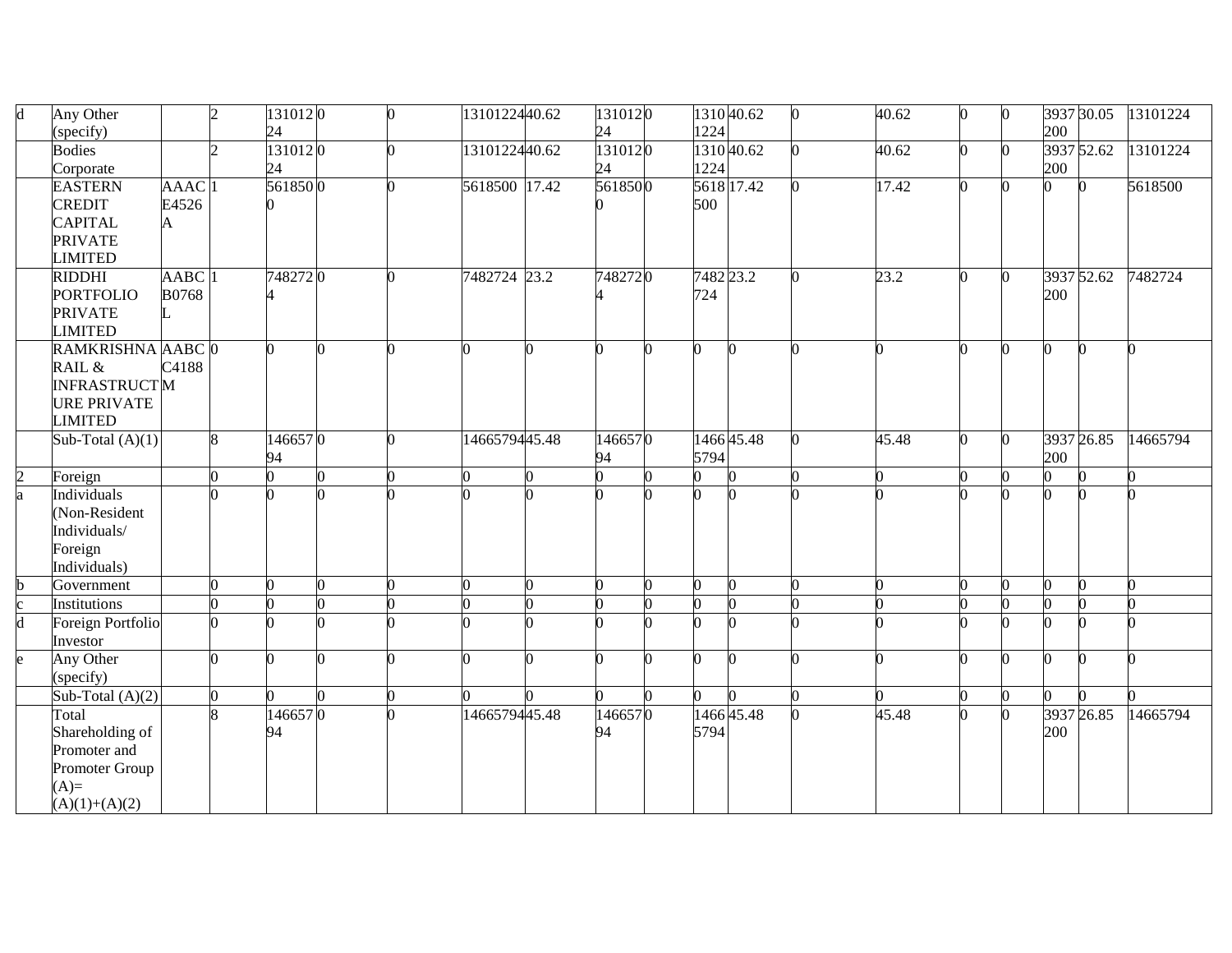| Table III - Statement showing shareholding pattern of the Public shareholder |  |  |
|------------------------------------------------------------------------------|--|--|
|                                                                              |  |  |

| Category &<br>Name of the<br>Shareholders<br>$\mathbf{U}$                                                                                                         | $\frac{P_{A}}{N}$         | Nos.<br>$\ddot{\theta}$<br>share<br>$\boldsymbol{h}$<br>older<br>(III) | No.<br>of<br>fully<br>paid<br>$\mu$<br>equit<br>$\mathbf{y}$<br>shar<br>e <sub>s</sub><br>held<br>(IV) | Partly<br>paid-<br>$\boldsymbol{u}$<br>equity<br>share<br>s held<br>(V) | Nos. of<br>shares<br>underlyi<br>ng<br><b>Deposito</b><br>ry<br><b>Receipts</b><br>(VI) | <b>Total</b><br>nos.<br>share<br>$\boldsymbol{S}$<br>held<br>VII<br>$\equiv$<br>$IV+V+V$<br>$\mathbf I$ | <b>Shareh</b><br>ol ding<br>$\%$<br>calcula<br>te d as<br>per<br>SCRR,<br>1957<br>As $a\%$<br>of<br>$(A+B+$<br>C <sub>2</sub><br><b>VIII</b> | Rights<br><b>Clas</b><br>$\boldsymbol{S}$<br>$\boldsymbol{X}$ | <b>No of Voting</b><br>Clas<br>$\boldsymbol{s}$<br>Y | (IX)<br>$\boldsymbol{To}$<br>$\mathbf{t}$<br>al | <b>Number of Voting Rights</b><br>held in each class of<br>securities<br><b>Total</b><br>as a<br>% $of$<br><b>Total</b><br><b>Votin</b><br>g<br>rights | No. of<br><b>Shares</b><br>Underlyi<br>ng<br><b>Outstandi</b><br>ng<br>convertibl<br>$\pmb{e}$<br>securities<br><i>(includin</i><br>g<br><b>Warrants</b><br>(X) | <b>Total</b><br>sharehold<br>in g, as<br>$a \mathcal{C}$<br>assuming<br>full<br>conversio<br>$\boldsymbol{n}$ of<br>convertib<br>le<br>securities<br>(as a<br>percenta<br>ge of<br>diluted<br>share<br>capital)<br>(XI) | of<br>Locked<br>$\boldsymbol{N}$<br>0.<br>$\overline{a}$ | <b>Number</b><br>in<br><i>shares</i><br>(XII)<br>As a<br>%<br>of<br>tota<br>$\boldsymbol{l}$<br><b>Sha</b><br>$r$ es<br>hel<br>$\boldsymbol{d}$<br>(b) | $N_{0}$<br>(N <sup>2</sup> )<br>$\boldsymbol{0}$ t<br>ap<br>pli<br>ca<br>bl<br>$\boldsymbol{e}$<br>(a) | <b>Number</b><br>of Shares<br>pledged<br>$\boldsymbol{\theta}$ r<br>Asa<br>$%$ of<br>total<br>shar<br>e <sub>s</sub><br>held<br>(Not<br>appli<br>$\boldsymbol{c}$<br>able)<br>(b) | <b>Number</b><br>of equity<br>shares<br>held in<br>demateria<br>liz ed<br>form<br>(XIV) |
|-------------------------------------------------------------------------------------------------------------------------------------------------------------------|---------------------------|------------------------------------------------------------------------|--------------------------------------------------------------------------------------------------------|-------------------------------------------------------------------------|-----------------------------------------------------------------------------------------|---------------------------------------------------------------------------------------------------------|----------------------------------------------------------------------------------------------------------------------------------------------|---------------------------------------------------------------|------------------------------------------------------|-------------------------------------------------|--------------------------------------------------------------------------------------------------------------------------------------------------------|-----------------------------------------------------------------------------------------------------------------------------------------------------------------|-------------------------------------------------------------------------------------------------------------------------------------------------------------------------------------------------------------------------|----------------------------------------------------------|--------------------------------------------------------------------------------------------------------------------------------------------------------|--------------------------------------------------------------------------------------------------------|-----------------------------------------------------------------------------------------------------------------------------------------------------------------------------------|-----------------------------------------------------------------------------------------|
| Institutions                                                                                                                                                      |                           | 0                                                                      | 0                                                                                                      | n                                                                       |                                                                                         |                                                                                                         |                                                                                                                                              |                                                               |                                                      |                                                 |                                                                                                                                                        |                                                                                                                                                                 | n                                                                                                                                                                                                                       |                                                          | 0                                                                                                                                                      |                                                                                                        |                                                                                                                                                                                   |                                                                                         |
| Mutual Funds/                                                                                                                                                     |                           |                                                                        | 3825670                                                                                                |                                                                         |                                                                                         | 3825671                                                                                                 | 11.86                                                                                                                                        | 3825670                                                       |                                                      |                                                 | 3825 11.86                                                                                                                                             |                                                                                                                                                                 | 11.86                                                                                                                                                                                                                   |                                                          |                                                                                                                                                        |                                                                                                        |                                                                                                                                                                                   | 3825671                                                                                 |
| <b>ADITYA</b><br><b>BIRLA SUN</b><br>LIFE TRUSTEE C<br><b>PRIVATE</b><br><b>LIMITED A/C</b><br><b>ADITYA</b><br><b>BIRLA SUN</b><br>LIFE SMALL<br><b>CAP FUND</b> | <b>AAAT</b><br>B0102      |                                                                        | 1870390<br>6                                                                                           |                                                                         |                                                                                         | 1870396 5.8                                                                                             |                                                                                                                                              | 1870390                                                       |                                                      | 671<br>1870 5.8<br>396                          |                                                                                                                                                        | 0                                                                                                                                                               | 5.8                                                                                                                                                                                                                     |                                                          | n                                                                                                                                                      |                                                                                                        |                                                                                                                                                                                   | 1870396                                                                                 |
| <b>KOTAK</b><br><b>EMERGING</b><br><b>EQUITY</b><br><b>SCHEME</b>                                                                                                 | <b>AAAT</b><br>K4475      |                                                                        | 3941900                                                                                                |                                                                         |                                                                                         | 394190                                                                                                  | 1.22                                                                                                                                         | 3941900                                                       |                                                      | 3941<br>90                                      | 1.22                                                                                                                                                   |                                                                                                                                                                 | 1.22                                                                                                                                                                                                                    |                                                          |                                                                                                                                                        |                                                                                                        |                                                                                                                                                                                   | 394190                                                                                  |
| <b>FRANKLIN</b><br><b>INDIA</b><br><b>SMALLER</b><br><b>COMPANIES</b><br><b>FUND</b>                                                                              | <b>AAAT</b><br>T4931<br>Н |                                                                        | 1349470<br>6                                                                                           |                                                                         |                                                                                         | 1349476 4.18                                                                                            |                                                                                                                                              | 1349470                                                       |                                                      | 13494.18<br>476                                 |                                                                                                                                                        | 0                                                                                                                                                               | 4.18                                                                                                                                                                                                                    |                                                          | n                                                                                                                                                      |                                                                                                        |                                                                                                                                                                                   | 1349476                                                                                 |
| Venture Capital<br>Funds                                                                                                                                          |                           | n                                                                      | O.                                                                                                     | O                                                                       |                                                                                         |                                                                                                         |                                                                                                                                              | 0                                                             |                                                      |                                                 |                                                                                                                                                        | n                                                                                                                                                               | ∩                                                                                                                                                                                                                       |                                                          | n                                                                                                                                                      |                                                                                                        |                                                                                                                                                                                   | $\Omega$                                                                                |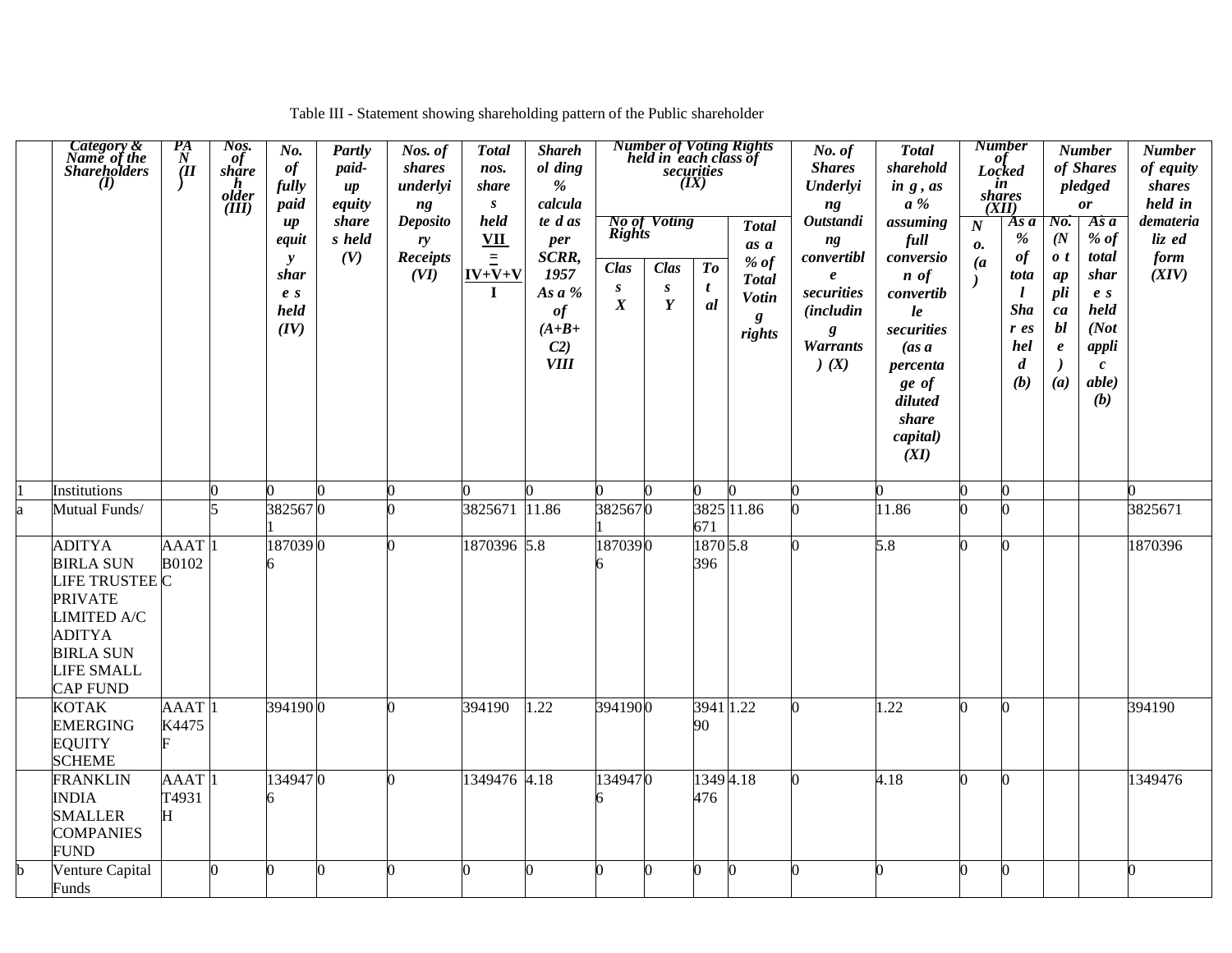|                             | Alternate                 |                     |              |          |    |   |               |                  |         |   | 0         |            |                    |    |          |         |
|-----------------------------|---------------------------|---------------------|--------------|----------|----|---|---------------|------------------|---------|---|-----------|------------|--------------------|----|----------|---------|
|                             | Investment                |                     |              |          |    |   |               |                  |         |   |           |            |                    |    |          |         |
|                             | Funds                     |                     |              |          |    |   |               |                  |         |   |           |            |                    |    |          |         |
|                             | <b>Foreign Venture</b>    |                     | O.           | ∩        | n. |   |               |                  |         |   | 0         |            |                    |    |          | 0       |
|                             | Capital Investors         |                     |              |          |    |   |               |                  |         |   |           |            |                    |    |          |         |
| e                           | Foreign Portfolio         |                     | 20           | 3128720  |    |   | 3128723 9.7   |                  | 3128720 |   | 31289.7   |            | 9.7                | U  | ∩        | 3128723 |
|                             | Investors                 |                     |              |          |    |   |               |                  |         |   | 723       |            |                    |    |          |         |
|                             | 238 PLAN                  | AAAC <sup>1</sup>   |              | 339000 0 |    | 0 | 339000        | 1.05             | 3390000 |   | 3390 1.05 |            | $\overline{1.05}$  | 0  |          | 339000  |
|                             | <b>ASSOCIATES</b>         | Z6706               |              |          |    |   |               |                  |         |   | $00\,$    |            |                    |    |          |         |
|                             | LC                        | B                   |              |          |    |   |               |                  |         |   |           |            |                    |    |          |         |
|                             | $\overline{ICGQ}$         | AABC <sub>1</sub>   |              | 6784660  |    |   | 678466        | $\overline{2.1}$ | 6784660 |   | 6784 2.1  |            | 2.1                |    |          | 678466  |
|                             | <b>IMITED</b>             | I4677H              |              |          |    |   |               |                  |         |   | 66        |            |                    |    |          |         |
|                             | <b>MASSACHUSE AADC</b> 1  |                     |              | 1202200  |    |   | 1202200 3.73  |                  | 1202200 |   | 1202 3.73 |            | 3.73               | 0  | n        | 1202200 |
|                             | <b>TTS</b>                | M8931               |              |          |    |   |               |                  |         |   | 200       |            |                    |    |          |         |
|                             | <b>INSTITUTE OF A</b>     |                     |              |          |    |   |               |                  |         |   |           |            |                    |    |          |         |
|                             | <b>TECHNOLOGY</b>         |                     |              |          |    |   |               |                  |         |   |           |            |                    |    |          |         |
|                             | <b>BLUE LOTUS</b>         | $AAGC$ <sup>1</sup> |              | 4365730  |    | 0 | 436573        | 1.35             | 4365730 |   | 4365 1.35 |            | 1.35               | O. | $\Omega$ | 436573  |
|                             | <b>INVESTMENT</b>         | B5049               |              |          |    |   |               |                  |         |   | 73        |            |                    |    |          |         |
|                             | <b>FUND</b>               |                     |              |          |    |   |               |                  |         |   |           |            |                    |    |          |         |
|                             | Financial                 |                     |              | 50000 0  |    | 0 | 50000         | 0.16             | 50000 0 |   | 5000 0.16 |            | 0.16               | n. | $\Omega$ | 50000   |
|                             | Institutions/             |                     |              |          |    |   |               |                  |         |   |           |            |                    |    |          |         |
|                             | <b>Banks</b>              |                     |              |          |    |   |               |                  |         |   |           |            |                    |    |          |         |
| g                           | Insurance                 |                     | 0            | 0        | n. | 0 | <sup>0</sup>  | n                | n       |   | 0         | $\Omega$   | n.                 | n. | n.       | 0       |
|                             | Companies                 |                     |              |          |    |   |               |                  |         |   |           |            |                    |    |          |         |
|                             | Provident Funds/          |                     |              |          | n. |   |               |                  |         |   | n.        | n          |                    | 0  |          | 0       |
|                             | Pension Funds             |                     |              |          |    |   |               |                  |         |   |           |            |                    |    |          |         |
|                             | Any Other                 |                     |              | 7749880  |    |   | 774988        | 2.4              | 7749880 |   | 7749 2.4  |            | 2.4                | n. |          | 774988  |
|                             | specify)                  |                     |              |          |    |   |               |                  |         |   | 88        |            |                    |    |          |         |
|                             | Overseas                  |                     |              | 7749880  |    |   | 774988        | 2.4              | 7749880 |   | 7749 2.4  |            | 2.4                |    |          | 774988  |
|                             | Corporate                 |                     |              |          |    |   |               |                  |         |   | 88        |            |                    |    |          |         |
|                             | <b>Bodies</b>             |                     |              |          |    |   |               |                  |         |   |           |            |                    |    |          |         |
|                             | <b>INTERNATION ZZZZZ1</b> |                     |              | 7749880  |    |   | 774988        | 2.4              | 7749880 |   | 7749 2.4  |            | 2.4                | n  | 0        | 774988  |
|                             | <b>AL FINANCE</b>         | 9999Z               |              |          |    |   |               |                  |         |   | 88        |            |                    |    |          |         |
|                             | CORPORATIO                |                     |              |          |    |   |               |                  |         |   |           |            |                    |    |          |         |
|                             |                           |                     |              |          |    |   |               |                  |         |   |           |            |                    |    |          |         |
|                             | Sub-Total $(B)(1)$        |                     | 27           | 7779380  |    |   | 7779382 24.12 |                  | 7779380 |   |           | 7779 24.12 | $\overline{24.12}$ | 0  | n.       | 7779382 |
|                             |                           |                     |              |          |    |   |               |                  |         |   | 382       |            |                    |    |          |         |
| $\mathcal{D}_{\mathcal{L}}$ | Central                   |                     |              |          |    |   |               |                  |         |   |           |            |                    |    | 0        |         |
|                             | Government/               |                     |              |          |    |   |               |                  |         |   |           |            |                    |    |          |         |
|                             | State                     |                     |              |          |    |   |               |                  |         |   |           |            |                    |    |          |         |
|                             | Government(s)/            |                     |              |          |    |   |               |                  |         |   |           |            |                    |    |          |         |
|                             | President of              |                     |              |          |    |   |               |                  |         |   |           |            |                    |    |          |         |
|                             | India                     |                     |              |          |    |   |               |                  |         |   |           |            |                    |    |          |         |
|                             | Sub-Total $(B)(2)$        |                     | $\mathbf{0}$ | $\Omega$ | O. | 0 | U             | n                |         | 0 | 0         |            | ∩                  | ∩  | n        | 0       |
|                             |                           |                     |              |          |    |   |               |                  |         |   |           |            |                    |    |          |         |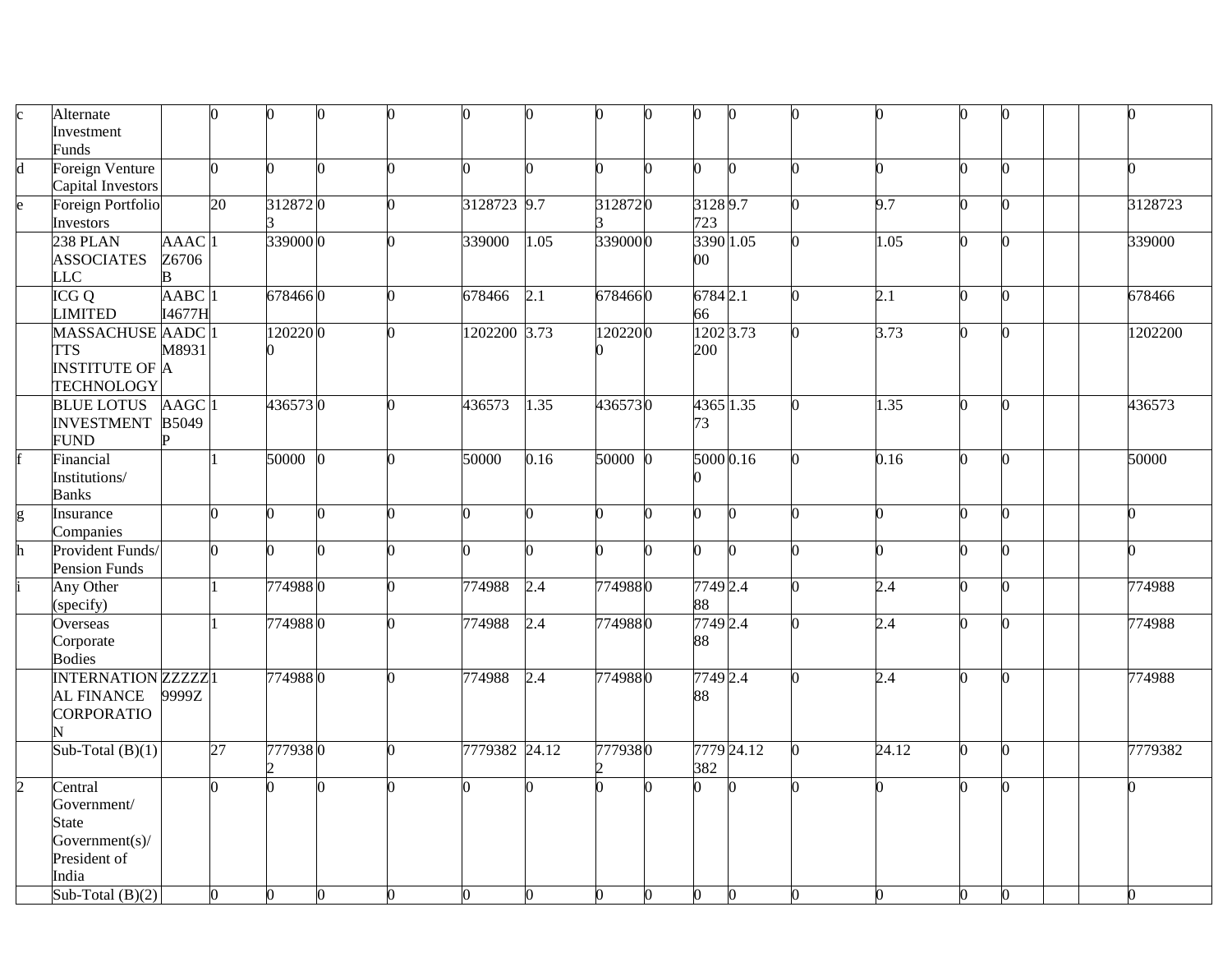|                         | Non-institutions         |                    | $\overline{0}$  | 0              | $\overline{0}$ | $\Omega$ | $\overline{0}$ | 0     | O.      | 0          |  | 0     | $\bf{0}$ |  | 0       |
|-------------------------|--------------------------|--------------------|-----------------|----------------|----------------|----------|----------------|-------|---------|------------|--|-------|----------|--|---------|
| a                       | Individuals -            |                    | 9974            | 5941610        |                |          | 5941619        | 18.43 | 5941610 | 5941 18.43 |  | 18.43 |          |  | 5941586 |
|                         |                          |                    |                 |                |                |          |                |       |         | 619        |  |       |          |  |         |
|                         | Individual               |                    | 9950            | 2618030        |                |          | 2618032 8.12   |       | 2618030 | 26188.12   |  | 8.12  |          |  | 2617999 |
|                         | shareholders             |                    |                 |                |                |          |                |       |         | 032        |  |       |          |  |         |
|                         | holding nominal          |                    |                 |                |                |          |                |       |         |            |  |       |          |  |         |
|                         | share capital up         |                    |                 |                |                |          |                |       |         |            |  |       |          |  |         |
|                         | to Rs. 2 lakhs.          |                    |                 |                |                |          |                |       |         |            |  |       |          |  |         |
| Ιï                      | Individual               |                    | $\overline{24}$ | 3323580        |                | 0        | 3323587        | 10.31 | 3323580 | 3323 10.31 |  | 10.31 |          |  | 3323587 |
|                         | shareholders             |                    |                 |                |                |          |                |       |         | 587        |  |       |          |  |         |
|                         | holding nominal          |                    |                 |                |                |          |                |       |         |            |  |       |          |  |         |
|                         | share capital in         |                    |                 |                |                |          |                |       |         |            |  |       |          |  |         |
|                         | excess of Rs. 2          |                    |                 |                |                |          |                |       |         |            |  |       |          |  |         |
|                         | lakhs.                   |                    |                 |                |                |          |                |       |         |            |  |       |          |  |         |
|                         | <b>AKASH</b>             | AADP               |                 | 6648820        |                | n        | 664882         | 2.06  | 6648820 | 6648 2.06  |  | 2.06  |          |  | 664882  |
|                         | <b>BHANSHALI</b>         | <b>B5433</b>       |                 |                |                |          |                |       |         | 82         |  |       |          |  |         |
|                         |                          | H                  |                 |                |                |          |                |       |         |            |  |       |          |  |         |
|                         | <b>LATA</b>              | <b>AADP</b>        |                 | 1053970        |                | n.       | 1053975 3.27   |       | 1053970 | 1053 3.27  |  | 3.27  | n        |  | 1053975 |
|                         | <b>BHANSHALI</b>         | B8672              |                 | 5              |                |          |                |       |         | 975        |  |       |          |  |         |
|                         |                          | N                  |                 |                |                |          |                |       |         |            |  |       |          |  |         |
| $\overline{\mathbf{b}}$ | <b>NBFCs</b>             |                    |                 | 9728           | ∩              | 0        | 9728           | 0.03  | 9728    | 9728 0.03  |  | 0.03  |          |  | 9728    |
|                         | registered with          |                    |                 |                |                |          |                |       |         |            |  |       |          |  |         |
|                         | <b>RBI</b>               |                    | 0               | $\overline{a}$ | ∩              |          |                |       |         | n          |  |       |          |  |         |
| $rac{c}{d}$             | <b>Employee Trusts</b>   |                    |                 |                |                |          | $\Omega$       |       |         |            |  |       |          |  |         |
|                         | Overseas<br>Depositories |                    |                 |                |                |          |                |       |         |            |  |       |          |  |         |
|                         | (holding DRs)            |                    |                 |                |                |          |                |       |         |            |  |       |          |  |         |
|                         | (balancing               |                    |                 |                |                |          |                |       |         |            |  |       |          |  |         |
|                         | figure)                  |                    |                 |                |                |          |                |       |         |            |  |       |          |  |         |
|                         | Any Other                |                    | 548             | 3707150        |                | 0        | 3707151 11.5   |       | 3707150 | 3707 11.5  |  | 11.5  | n        |  | 3707151 |
|                         | (specify)                |                    |                 |                |                |          |                |       |         | 151        |  |       |          |  |         |
|                         | <b>Bodies</b>            |                    | 233             | 2384870        |                | ∩        | 2384871 7.39   |       | 2384870 | 23847.39   |  | 7.39  |          |  | 2384871 |
|                         | Corporate                |                    |                 |                |                |          |                |       |         | 871        |  |       |          |  |         |
|                         | <b>BLUE</b>              | <b>AACC</b>        |                 | 6812550        |                | $\Omega$ | 681255         | 2.11  | 6812550 | 6812 2.11  |  | 2.11  |          |  | 681255  |
|                         | <b>DAIMOND</b>           | B8052              |                 |                |                |          |                |       |         | 55         |  |       |          |  |         |
|                         | <b>PROPERTIES</b>        | A                  |                 |                |                |          |                |       |         |            |  |       |          |  |         |
|                         | <b>PVT LTD</b>           |                    |                 |                |                |          |                |       |         |            |  |       |          |  |         |
|                         | <b>TATHASTU</b>          | AAJFT <sup>1</sup> |                 | 3500000        |                | 0        | 350000         | 1.09  | 3500000 | 3500 1.09  |  | 1.09  |          |  | 350000  |
|                         | <b>ADVISORS</b>          | 1188R              |                 |                |                |          |                |       |         | $00\,$     |  |       |          |  |         |
|                         | Clearing                 |                    | 93              | 1122640        |                | 0        | 112264         | 0.35  | 1122640 | 11220.35   |  | 0.35  | n        |  | 112264  |
|                         | Members                  |                    |                 |                |                |          |                |       |         | 64         |  |       |          |  |         |
|                         | <b>IEPF</b>              |                    |                 | 2117           | 0              |          | 2117           | 0.01  | 2117    | 2117 0.01  |  | 0.01  |          |  | 2117    |
|                         | Non-Resident             |                    | 213             | 179977 0       |                |          | 179977         | 0.56  | 1799770 | 1799 0.56  |  | 0.56  |          |  | 179977  |
|                         | Indian (NRI)             |                    |                 |                |                |          |                |       |         | 77         |  |       |          |  |         |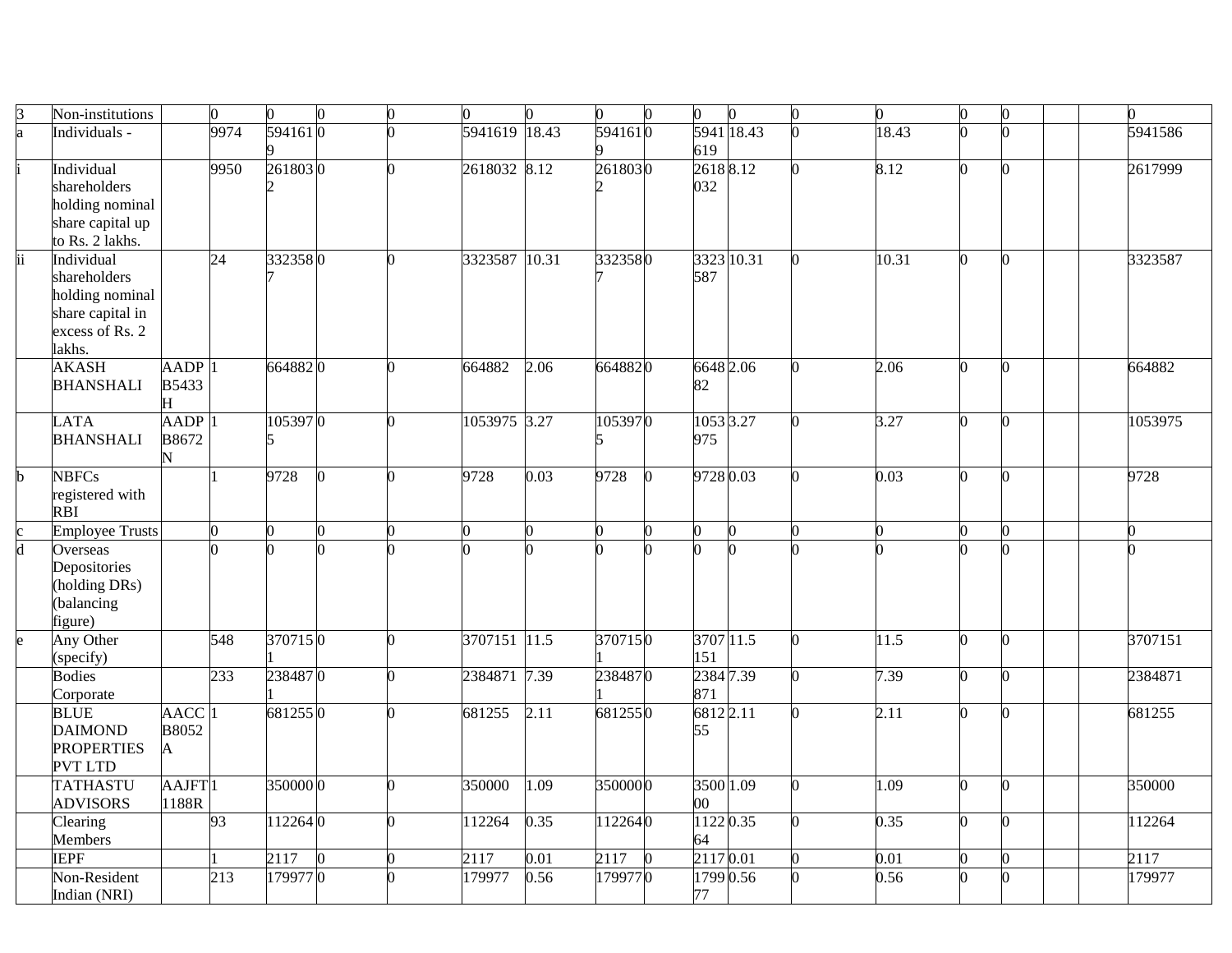| Others                   |             |       | 9025220 |  | 902522        | 2.8  | 9025220 | 9025 2.8  |            | 2.8   |  | 902522   |
|--------------------------|-------------|-------|---------|--|---------------|------|---------|-----------|------------|-------|--|----------|
|                          |             |       |         |  |               |      |         | 22        |            |       |  |          |
| Others                   |             |       | 1250000 |  | 125000        | 0.39 | 1250000 | 1250 0.39 |            | 0.39  |  | 125000   |
|                          |             |       |         |  |               |      |         | 00        |            |       |  |          |
| <b>VANTAGE</b>           | <b>AACT</b> |       | 5448410 |  | 544841        | 1.69 | 5448410 | 5448 1.69 |            | 1.69  |  | 544841   |
| <b>EQUITY FUND V5686</b> |             |       |         |  |               |      |         | 41        |            |       |  |          |
|                          |             |       |         |  |               |      |         |           |            |       |  |          |
| Trusts                   |             |       | 400     |  | 400           |      | 400     | 400       |            |       |  | 400      |
| Sub-Total $(B)(3)$       |             | 10523 | 9658490 |  | 9658498 29.95 |      | 9658490 |           | 9658 29.95 | 29.95 |  | 9658465  |
|                          |             |       |         |  |               |      |         | 498       |            |       |  |          |
| <b>Total Public</b>      |             | 10550 | 1743780 |  | 1743788054.07 |      | 1743780 |           | 1743 54.07 | 54.07 |  | 17437847 |
| Shareholding             |             |       | 80      |  |               |      | 80      | 7880      |            |       |  |          |
| $(B)=$                   |             |       |         |  |               |      |         |           |            |       |  |          |
| $(B)(1)+(B)(2)+($        |             |       |         |  |               |      |         |           |            |       |  |          |
| B(3)                     |             |       |         |  |               |      |         |           |            |       |  |          |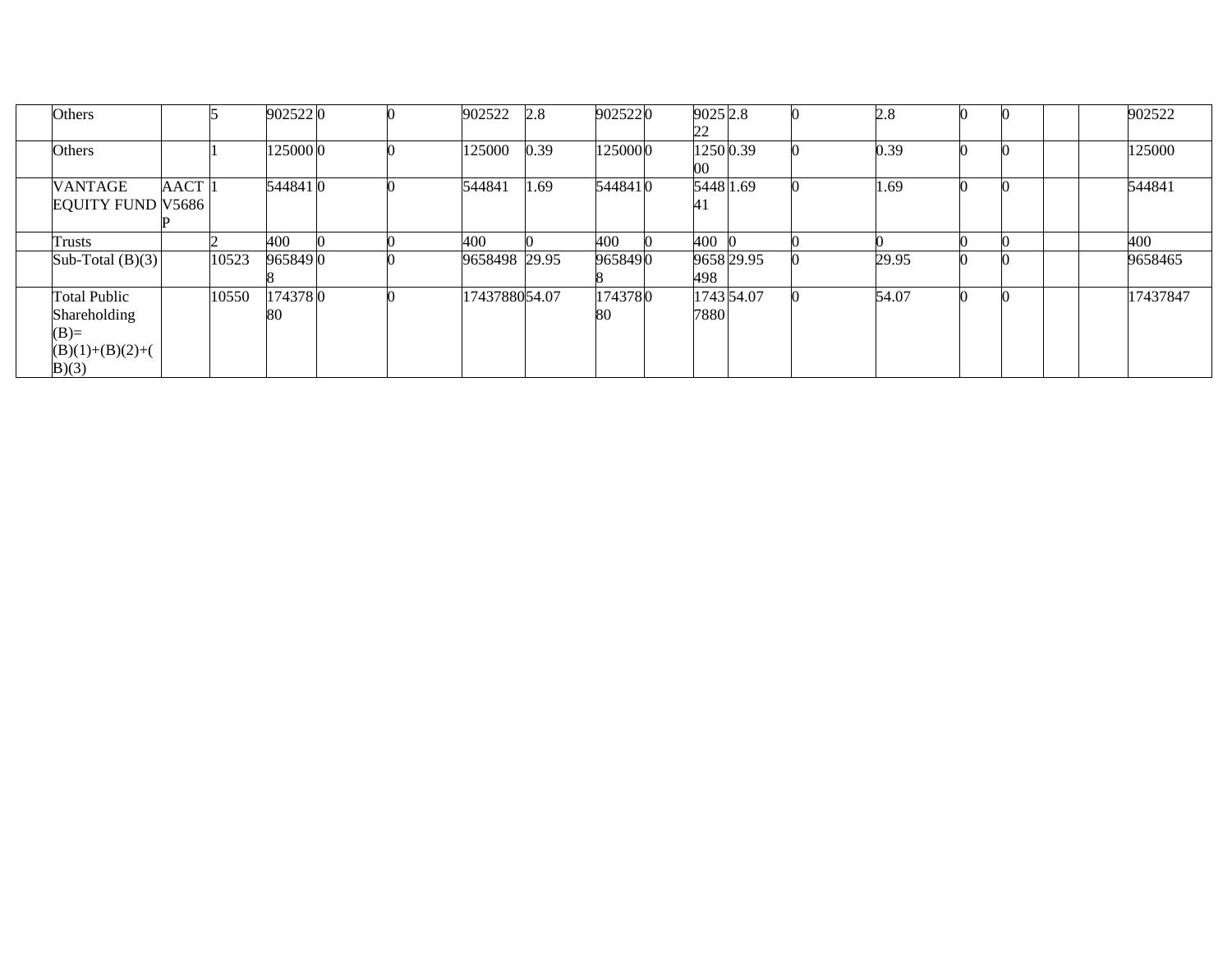|                | Category &           | PAN  |                     | No. of No. of                                   | Partly         | Nos. of          | <b>Total</b>             | <b>Sharehol</b> Number of Voting Rights                 |                  |                     |                |                                 | No. of             | <b>Total</b>             | Number of        |                    | Number of               | <b>Number</b> of                           |
|----------------|----------------------|------|---------------------|-------------------------------------------------|----------------|------------------|--------------------------|---------------------------------------------------------|------------------|---------------------|----------------|---------------------------------|--------------------|--------------------------|------------------|--------------------|-------------------------|--------------------------------------------|
|                | of the               | (II) | <i>shareh</i>       | fully                                           | <i>paid-up</i> | <i>shares</i>    | <i>shares</i>            | $\dim g$ %                                              |                  |                     |                | <b>each class of securities</b> | <b>Shares</b>      | <i>shareholdi</i>        | Locked in        |                    | <b>Shares</b>           | equity                                     |
|                | <b>Shareholders</b>  |      | <i><b>older</b></i> | paid                                            | equity         | underlyin        | held                     | calculate                                               |                  |                     | (IX)           |                                 | <b>Underlyin</b>   | $g$ , as a %             | <i>shares</i>    |                    | pledged or              | shares held                                |
|                | $\langle I \rangle$  |      | (III)               | $\overline{up}$                                 | <i>shares</i>  | <i>Depositor</i> | $(VII =$                 |                                                         |                  |                     |                |                                 | <b>Outstandin</b>  | assuming                 | (XII)            |                    | <i><b>otherwise</b></i> | $\overline{\mathbf{m}}$                    |
|                |                      |      |                     | equity                                          | held           | <b>Receipts</b>  | $I\overline{V} + V +$    | <i>d as per</i><br>SCRR,                                |                  |                     |                |                                 | <i>convertible</i> | full                     |                  |                    | encumbere               | demateriali                                |
|                |                      |      |                     | <i>share</i>                                    | (V)            | (VI)             | $\underline{\mathbf{v}}$ | 1957                                                    |                  |                     |                |                                 | securities         | conversion               |                  |                    | (XIII)                  | ed form                                    |
|                |                      |      |                     | $\frac{\overline{s} \text{ held}}{\text{(IV)}}$ |                |                  |                          | $As a \%$                                               |                  | <b>No of Voting</b> |                | <b>Total</b>                    | <i>(including)</i> | -of                      | No. As a         | No.                | As $\boldsymbol{a}$     | $\frac{\overline{(XY)}}{(\overline{Not})}$ |
|                |                      |      |                     |                                                 |                |                  |                          | $(A+B+C)$                                               | Rights           |                     |                | as a<br>% of<br>Total           | <i>Warrants</i> )  | convertible              | $\%$             | (N <sup>2</sup> )  | $%$ of                  |                                            |
|                |                      |      |                     |                                                 |                |                  |                          | $\overline{\overline{\text{}}(\overline{\text{VIII}})}$ |                  |                     |                |                                 | (X)                | securities (             | $\it of$         | $\boldsymbol{0}$ t | total                   | Applicable                                 |
|                |                      |      |                     |                                                 |                |                  |                          |                                                         | <b>Clas</b>      | <b>Clas</b>         | To             |                                 |                    | as a                     |                  |                    |                         |                                            |
|                |                      |      |                     |                                                 |                |                  |                          |                                                         | $\overset{S}{X}$ | $\frac{s}{Y}$       | $\frac{t}{al}$ | <b>Votin</b>                    |                    | percentage<br>of diluted | tota             | ap                 | shar                    |                                            |
|                |                      |      |                     |                                                 |                |                  |                          |                                                         |                  |                     |                | $\mathit{rights}$               |                    | <i>share</i>             |                  | pli                | e <sub>s</sub>          |                                            |
|                |                      |      |                     |                                                 |                |                  |                          |                                                         |                  |                     |                |                                 |                    |                          | <b>Sha</b>       | ca                 | held                    |                                            |
|                |                      |      |                     |                                                 |                |                  |                          |                                                         |                  |                     |                |                                 |                    | $\frac{capital)}{(XI)}$  |                  | bl                 |                         |                                            |
|                |                      |      |                     |                                                 |                |                  |                          |                                                         |                  |                     |                |                                 |                    |                          | $r$ es           |                    | (Not                    |                                            |
|                |                      |      |                     |                                                 |                |                  |                          |                                                         |                  |                     |                |                                 |                    |                          | hel              | $\pmb{e}$          | appli                   |                                            |
|                |                      |      |                     |                                                 |                |                  |                          |                                                         |                  |                     |                |                                 |                    |                          | $\boldsymbol{d}$ |                    | $\mathbf{c}$            |                                            |
|                |                      |      |                     |                                                 |                |                  |                          |                                                         |                  |                     |                |                                 |                    |                          |                  |                    | able)                   |                                            |
|                |                      |      |                     |                                                 |                |                  |                          |                                                         |                  |                     |                |                                 |                    |                          |                  |                    |                         |                                            |
|                |                      |      |                     |                                                 |                |                  |                          |                                                         |                  |                     |                |                                 |                    |                          |                  |                    |                         |                                            |
|                | Custodian/DR         |      |                     |                                                 |                |                  | 0                        |                                                         |                  |                     | 0              |                                 |                    |                          | n                |                    |                         |                                            |
|                | Holder               |      |                     |                                                 |                |                  |                          |                                                         |                  |                     |                |                                 |                    |                          |                  |                    |                         |                                            |
| $\overline{2}$ |                      |      |                     | 1464140                                         |                |                  | 146414                   | 0.45                                                    | 1464140          |                     | 1464 0.45      |                                 |                    | 0.45                     | ∩                |                    |                         | 146414                                     |
|                | Employee             |      |                     |                                                 |                |                  |                          |                                                         |                  |                     |                |                                 |                    |                          |                  |                    |                         |                                            |
|                | <b>Benefit Trust</b> |      |                     |                                                 |                |                  |                          |                                                         |                  |                     | 14             |                                 |                    |                          |                  |                    |                         |                                            |
|                | under SEBI           |      |                     |                                                 |                |                  |                          |                                                         |                  |                     |                |                                 |                    |                          |                  |                    |                         |                                            |
|                | Share based          |      |                     |                                                 |                |                  |                          |                                                         |                  |                     |                |                                 |                    |                          |                  |                    |                         |                                            |
|                |                      |      |                     |                                                 |                |                  |                          |                                                         |                  |                     |                |                                 |                    |                          |                  |                    |                         |                                            |
|                | Employee             |      |                     |                                                 |                |                  |                          |                                                         |                  |                     |                |                                 |                    |                          |                  |                    |                         |                                            |
|                | Benefit)             |      |                     |                                                 |                |                  |                          |                                                         |                  |                     |                |                                 |                    |                          |                  |                    |                         |                                            |
|                | Regulations,         |      |                     |                                                 |                |                  |                          |                                                         |                  |                     |                |                                 |                    |                          |                  |                    |                         |                                            |
|                | 2014)                |      |                     |                                                 |                |                  |                          |                                                         |                  |                     |                |                                 |                    |                          |                  |                    |                         |                                            |
|                |                      |      |                     |                                                 |                |                  |                          |                                                         |                  |                     |                |                                 |                    |                          |                  |                    |                         |                                            |
|                | <b>Total Non-</b>    |      |                     | 1464140                                         |                |                  | 146414                   |                                                         | 1464140          |                     | 1464 0.45      |                                 |                    |                          | ∩                |                    |                         | 146414                                     |
|                | Promoter-Non         |      |                     |                                                 |                |                  |                          |                                                         |                  |                     | 14             |                                 |                    |                          |                  |                    |                         |                                            |
|                | Public               |      |                     |                                                 |                |                  |                          |                                                         |                  |                     |                |                                 |                    |                          |                  |                    |                         |                                            |
|                |                      |      |                     |                                                 |                |                  |                          |                                                         |                  |                     |                |                                 |                    |                          |                  |                    |                         |                                            |
|                | Shareholding         |      |                     |                                                 |                |                  |                          |                                                         |                  |                     |                |                                 |                    |                          |                  |                    |                         |                                            |
|                | $(C)=$               |      |                     |                                                 |                |                  |                          |                                                         |                  |                     |                |                                 |                    |                          |                  |                    |                         |                                            |
|                | $(C)(1)+(C)(2)$      |      |                     |                                                 |                |                  |                          |                                                         |                  |                     |                |                                 |                    |                          |                  |                    |                         |                                            |

Table IV - Statement showing shareholding pattern of the Non Promoter- Non Public shareholder